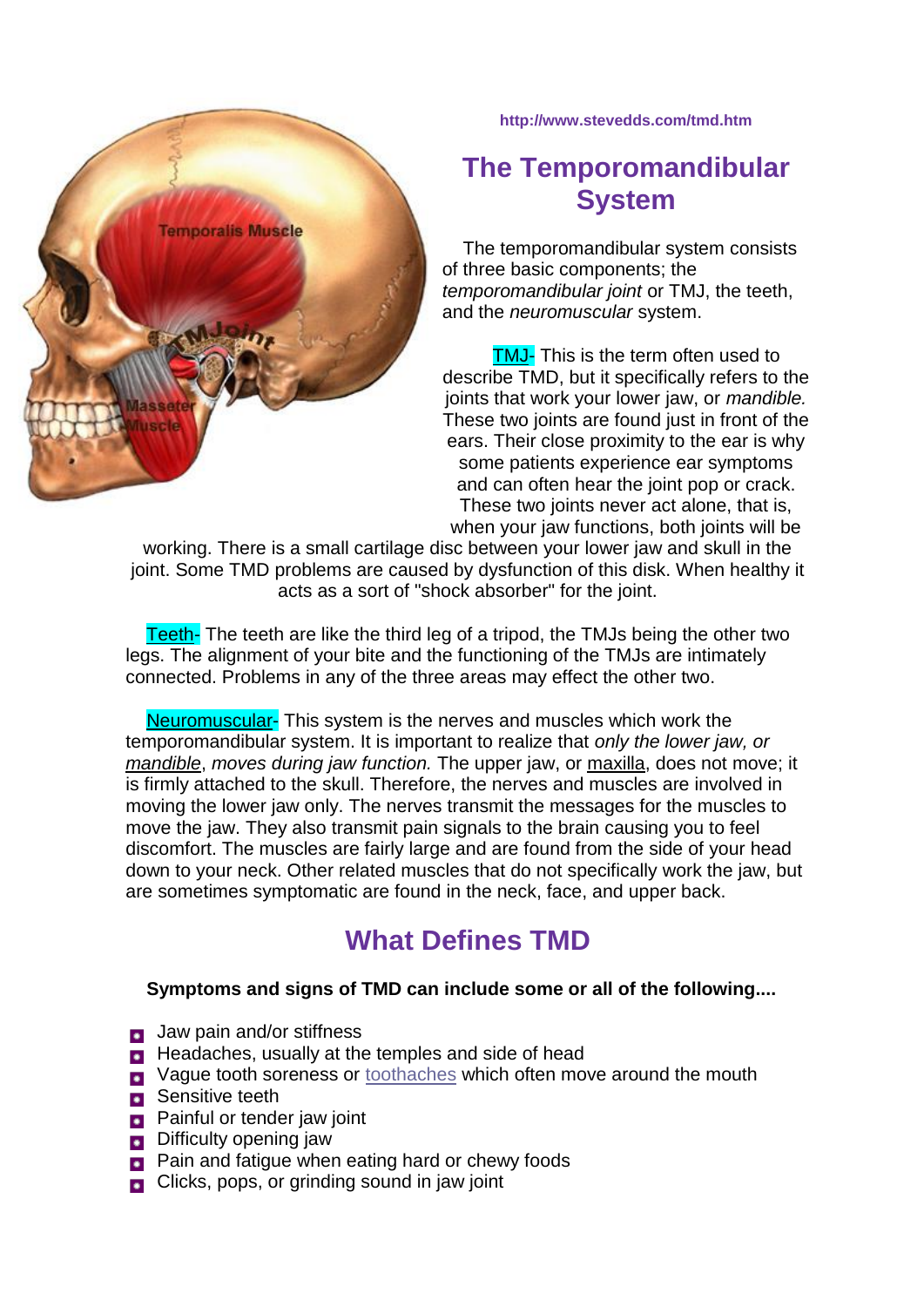#### **Ear pain**

- **D** Cervical neck tension and pain
- **D** Tooth wear
- **B** Awareness of grinding/clenching teeth while sleeping or awake [\(Bruxism\)](http://www.stevedds.com/bruxism.htm)
- A pattern of breaking or cracking teeth with no other cause, i.e. tooth decay or trauma
- **History of medically diagnosed migraine headaches (common incidence of** concurrent TMD)

 Temporomandibular disorders come in many forms and varying degrees of severity. Basically TMD is a problem when you either experience pain and/or a loss of jaw function. The pain can range from a mild ache in the morning to a chronic debilitating pain. Loss of function can be mild jaw stiffness to being unable to open the jaw barely at all.

 The symptoms of TMD can be an obvious jaw pain in the muscles near the mouth, but can also often exhibit as headache at the temples ("temporal headache"). This is due to inflammation in the large jaw closing temporalis muscle which is on either side of your head. To find this muscle place your hands on your temples and clench your teeth hard and you will feel this powerful muscle contract. Patients often feel this symptom is a tension headache or sinus headache but it can be easily differentiated during a TMD exam. Patients understandably (and many doctors) fail to make this connection between TMD and headaches.

 The pain of TMD can come from either the muscles or the TM joint itself; often it comes from a combination of the two. The muscles can ache due to causes discussed below. Pain in the joint is usually due to inflammation within the structure itself. Sometimes the symptoms are found in other facial structures; such as dull ear pain, toothache, neck pain, etc. This *referred pain* is fairly common but it is important to rule out a medical and dental causes of these pains prior to TMD treatment.

 Loss of jaw function can be due to muscular and/or joint problems as well, just as pain can. The degree to which each is involved is determined through thorough history and exam.

### **Causes of TMD**

 Temporomandibular disorders rarely have a single cause. Any one of the following factors may contribute to TMD. Each patient presents with an individual combination of factors that are determined during history taking and clinical exam.

 Trauma - Acute trauma to the jaws such as a car accident, a fall, a punch, etc. can cause damage to the muscles and/or joint. The acute pain and loss of function is usually responsive to conservative treatment. Sometimes trauma to the joint can cause chronic damage which may eventually contribute to a TMD problem at a later time.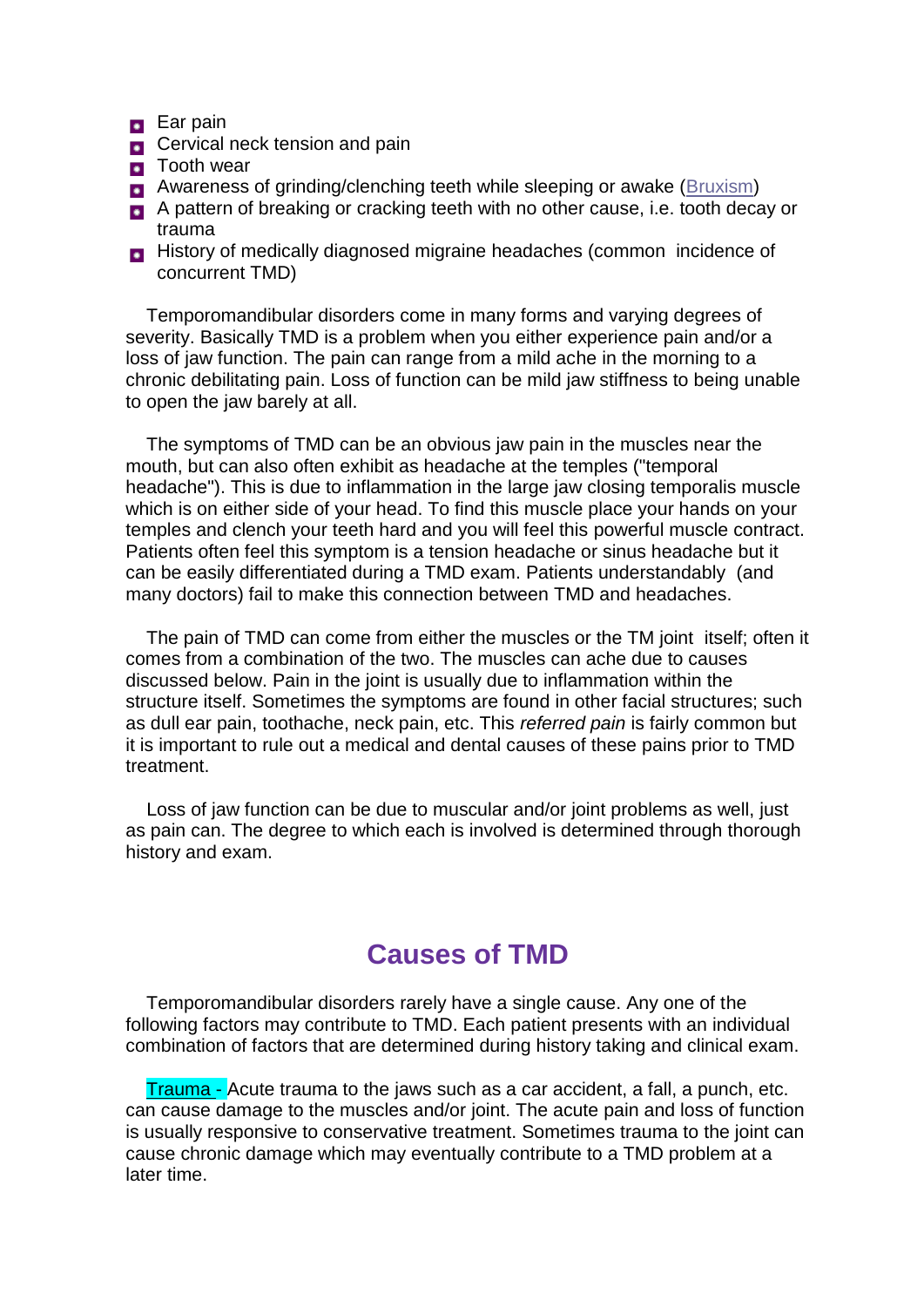**[Bruxism](http://www.stevedds.com/bruxism.htm)** - Bruxism refers to a non functional grinding and clenching of the teeth. Some do this while awake but more often it is done while sleeping. Most people grind their teeth while sleeping to some degree. For whatever reason some people do this very hard to the point where they wear the enamel from their teeth. This bruxing is done by the jaw muscles and by the morning they can be painful due to fatigue. This constant pressure also can damage the TMJs over time. Bruxism is the most common factor found in TMD.

Malocclusion - This term means "bad bite". Sometimes when the teeth do not bite together in harmony with the shape and position of the joints it can place pressure on the joints. Missing teeth can sometimes contribute to this as well. The misalignment can also put strain on the jaw muscles. This factor can be mild to severe. Though the bite is an important part of the whole system it is only altered after conservative measures and only if it is felt improvement will result. In some patients discrepancies (known as interferences) become apparent after wearing the NTI device for a few months and a bite adjustment is recommended. Treatment of the bite for TMD is usually not needed but its contribution to the whole must be examined.

 Emotion - Emotional stress often plays an integral role in the development of TMD. This occurs due to two basic reasons. Stress increases both the severity and duration of bruxism while asleep. Also, many will subconsciously clench and/or grind their teeth more while awake during times of stress. The other way stress contributes to TMD is that during times of stress your adaptability and pain threshold will go down. As a result you are more likely to experience symptoms of TMD if other factors already exist (bruxing, joint damage, etc.).

 Emotional conditions beyond daily life stress can contribute to TMD as well. Depression, anxiety disorders, and the like can often have TMD problems arise. These conditions are quite stressful and it is not hard to imagine why TMD would develop.

 Ergonomic - Your job and how you do it can contribute to TMD and related problems. If you work at a computer all day, for example, you may be holding your head in such a way that places strain on your TM system.

## **TMD Treatment**

Treatment plans for TMD are as varied as the patients that present with it. Each patient must be treated differently depending on the uniqueness of their problems and the contributing factors. [Pain Relief Info.](http://www.otcmedinfo.com/)

 It is very important to realize that the goal of TMD treatment is to minimize pain and establish a return to function. TMD conditions are not "cured" but are *managed* instead. The basic goal is to allow the muscles and joints to heal through rest and care. Often damage to the joint itself can not be reversed, but the body can often heal it enough to return to function without pain. We also want to teach you to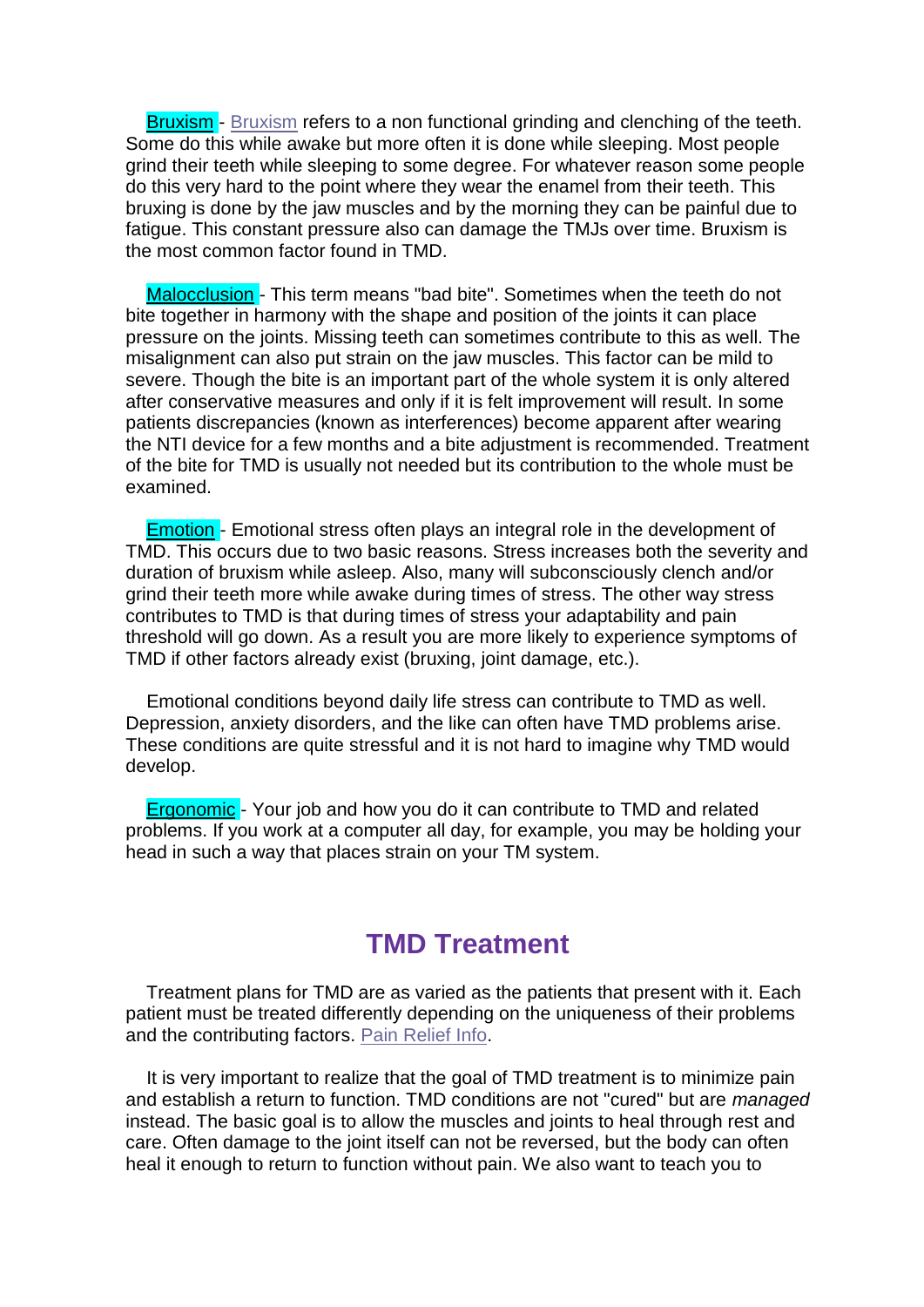recognize the symptoms early and manage them yourself once we give you the tools to do so. This condition can often recur later on but early care can minimize the severity.

 The basic philosophy of treatment is to do the *conservative and reversible* treatments first. Irreversible treatments , such as surgery or orthodontics, are only considered if conservative steps have failed to bring lasting relief. These more radical treatments are rarely used. Most patients respond well to simpler care.

The following treatment modalities may be used in each case..

Occlusal Splint - Also called a night guard, or the new FDA approved NTI [Device,](http://www.nti-tss.com/) are is designed to protect the teeth from further wear. These also will reduce the severity of grinding at night and allow the muscles to rest. In more severe cases it needs to be worn all day as well to allow the TMJs and muscles to rest.

 The NTI Device is much easier to wear than traditional night guards and is fit to your teeth in only one appointment. It attaches to your front two teeth only and does not allow the posterior teeth to touch at all. This alignment suppresses clenching over ninety per cent, giving the jaw muscles a break. Also, since the teeth are out of contact no wear occurs. The NTI has also received FDA clearance as an adjunct for the treatment of medically diagnosed migraine pain (*[click here for](http://www.nti-tss.com/migrainepressrelease.html)  [press release\)](http://www.nti-tss.com/migrainepressrelease.html)*

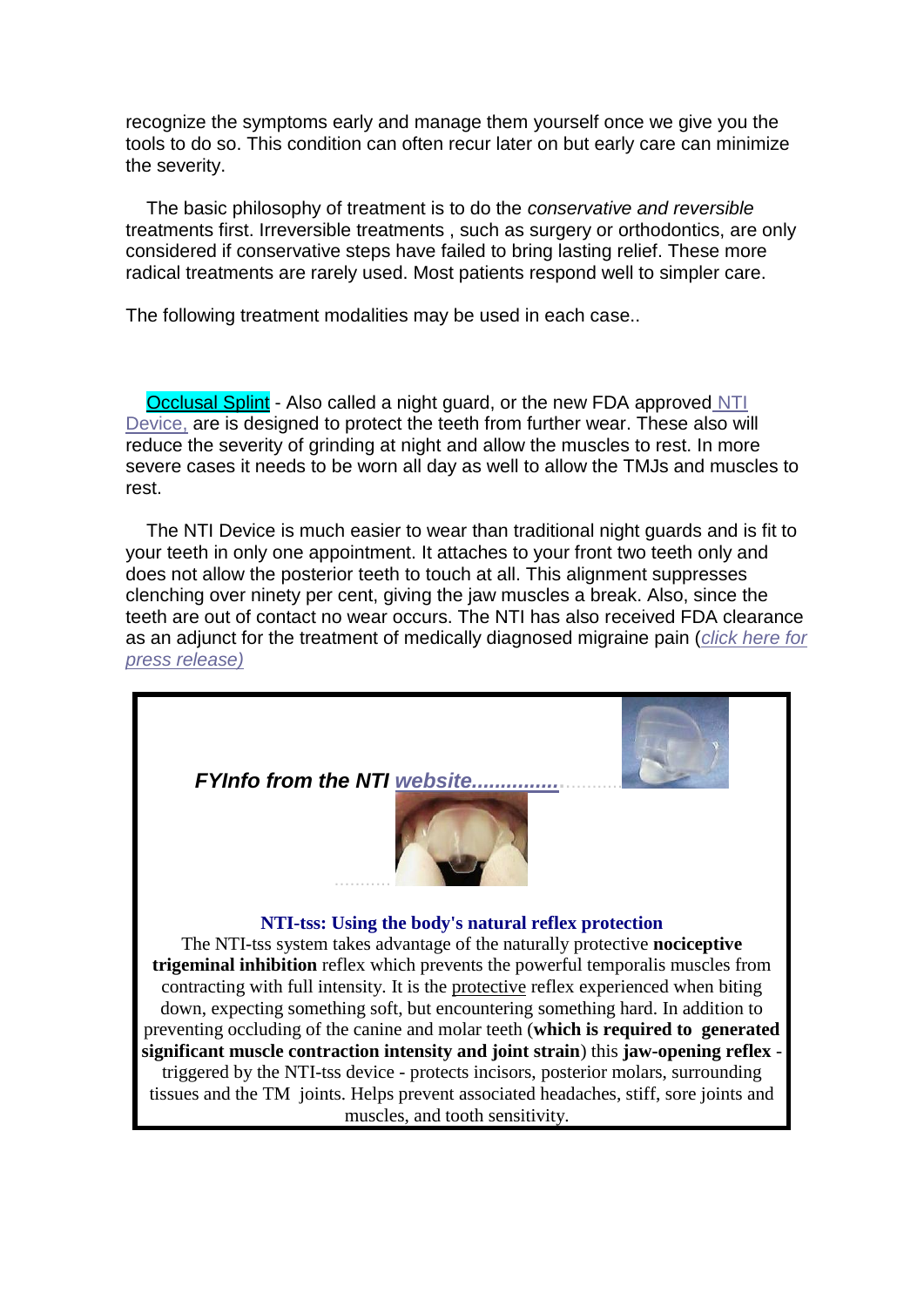Jaw Rest - You must rest your jaw for it to heal. The occlusal splint will help somewhat but other steps should be taken. You should not chew gum at all, bite your nails, clench your teeth together while awake, or any other non functional jaw habits (pencil chewing, etc.). Your diet should be fairly soft, avoid chewy and crunchy foods during treatment.

Medication - Pain medication can be prescribed. Often over the counter analgesics such as ibuprofen are enough. Sometimes we will prescribe medicine similar to Ibuprofen but a bit stronger. These medications not only relieve pain but reduce inflammation as well to aid in the healing process. Occasionally a mild muscle relaxant may be prescribed. Narcotic medications are not very helpful in treating TMD and are rarely prescribed.

 Moist Heat - Moist heat is very helpful for the sore muscles of TMD. The penetrating moist heat promotes blood flow into the muscle which aids in healing and relaxation of the muscle as well. This increased blood flow also helps analgesic/ anti inflammatory medications into the muscles. A wet washcloth with a hot water bottle will do, or you can purchase moist heating pads if you wish.

Exercises - Some simple [jaw and neck exercises w](http://www.stevedds.com/jaw_exercises.htm)hich will help the muscles stretch. A good time to do some of these is in the warm, moist environment of the shower or bath, particularly in the morning and/or before bedtime.

 Physical Therapy - Physical therapy can help relax the muscles, increase joint flexibility, and the like. We can do some simple stretching therapy in the office if needed. If you need more involved therapy you will be referred to a physical therapist.

 Occlusal Adjustment - Bite discrepancies that aggravate TMD symptoms may be corrected through a minor reshaping of the teeth. These usually are diagnosed after wearing the NTI device for several weeks or more. They are discovered when the muscles relax after consistent NTI splint wear.

 Stress Management - Emotion and stress plays an important role in TMD. TMD may be a sign that the patient is under stress that they are not quite aware of. Anything that helps you relieve stress is helpful, such as reading, exercising, listening to music, and the like. If the stress is getting to be a bit much, counseling is often helpful to learn stress management. Counseling is also recommended if you feel you need help with any emotional problem. It is almost impossible to get relief from TMD if the underlying emotional issues are not addressed.

 Referral - Specialists may be needed to optimally treat your case. Opinions and/or treatment may be sought from physicians, oral surgeons, orthodontists, psychotherapists, physical therapists, or prosthodontists. Very severe cases may be referred from the start to a pain center or a dentist whose main focus is the treatment of temporomandibular disorders.